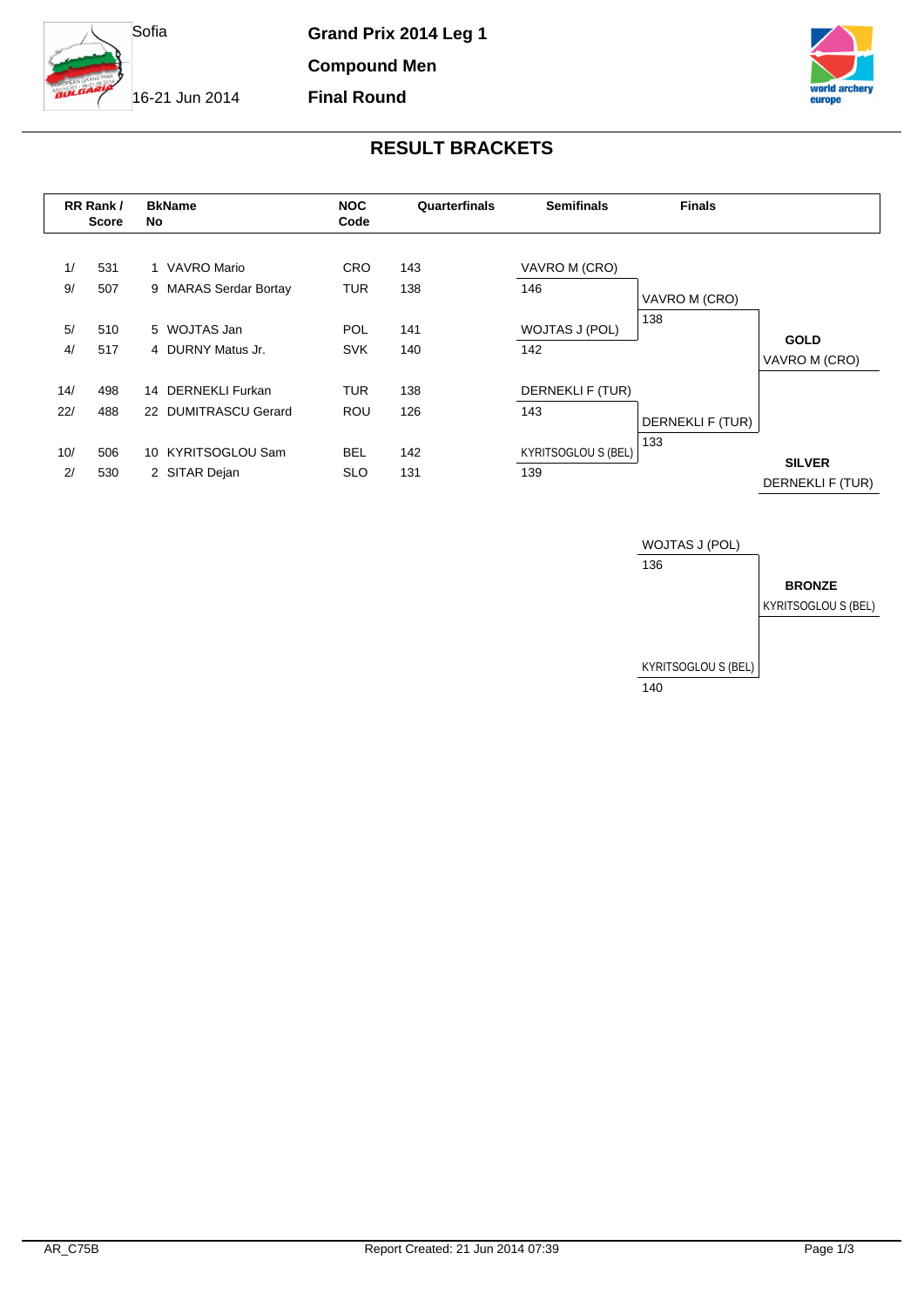

16-21 Jun 2014



## **RESULT BRACKETS**

|            | RR Rank /<br><b>Score</b> | No | <b>BkName</b>                        | <b>NOC</b><br>Code | 1/24<br>Elimin. Round | $1/16$<br>Elimin. Round   | 1/8<br>Elimin. Round         | Quarterfinals         |
|------------|---------------------------|----|--------------------------------------|--------------------|-----------------------|---------------------------|------------------------------|-----------------------|
|            |                           |    |                                      |                    |                       |                           |                              |                       |
| 1/         | 531                       |    | 1 VAVRO Mario                        | CRO                |                       | VAVRO M (CRO)             |                              |                       |
|            |                           |    | pre-seeded in 1/16th                 |                    |                       | 149                       | VAVRO M (CRO)                |                       |
|            |                           |    |                                      |                    |                       |                           | 148                          |                       |
| 33/        | 470                       |    | 33 TZOUVARAS Georgios                | <b>SOAAS</b>       | 130                   | EGOROV I (ISR)            |                              |                       |
| 32/        | 477                       |    | 32 EGOROV Ilya                       | <b>ISR</b>         | 134                   | 143                       |                              | VAVRO M (CRO)         |
| 17/        | 494                       |    | 17 GERGINOV Vasil                    | <b>BULRH</b>       |                       | <b>GERGINOV V (BULRH)</b> |                              | 143                   |
|            |                           |    | -Bye-                                |                    |                       | 142                       |                              |                       |
|            |                           |    |                                      |                    |                       |                           | ACHILIE O (ROU)<br>137       |                       |
|            |                           |    | -Bye-                                |                    |                       | ACHILIE O (ROU)           |                              |                       |
| 16/        | 495                       |    | 16 ACHILIE Ovidiu                    | <b>ROU</b>         |                       | 143                       |                              |                       |
| $9/$       | 507                       |    | 9 MARAS Serdar Bortay                | <b>TUR</b>         |                       | <b>MARAS SB (TUR)</b>     |                              |                       |
|            |                           |    | -Bye-                                |                    |                       | 140                       |                              |                       |
|            |                           |    |                                      |                    |                       |                           | <b>MARAS SB (TUR)</b><br>143 |                       |
| 41/        | 449                       |    | 41 TAGGAR Eitan                      | <b>ISRIN</b>       | 122                   | STANKUS A (LTU)           |                              |                       |
| 24/        | 487                       |    | 24 STANKUS Alfredas                  | LTU                | 138                   | 127                       |                              | <b>MARAS SB (TUR)</b> |
|            |                           |    |                                      |                    |                       | <b>VUCHKOV D (BUL)</b>    |                              | 138                   |
| 25/<br>40/ | 486<br>451                |    | 25 VUCHKOV Dobromir<br>40 NAVEH Eyal | BUL<br><b>ISR</b>  | 137<br>130            | 136                       |                              |                       |
|            |                           |    |                                      |                    |                       |                           | PUSCA G (ROU)                |                       |
|            |                           |    | pre-seeded in 1/16th                 |                    |                       | PUSCA G (ROU)             | 140                          |                       |
| 8/         | 508                       |    | 8 PUSCA Gigi                         | <b>ROU</b>         |                       | 137                       |                              |                       |
|            |                           |    |                                      |                    |                       |                           |                              |                       |
| 5/         | 510                       |    | 5 WOJTAS Jan<br>pre-seeded in 1/16th | POL                |                       | WOJTAS J (POL)<br>142     |                              |                       |
|            |                           |    |                                      |                    |                       |                           | WOJTAS J (POL)               |                       |
| 37/        | 463                       |    | 37 KEMEZA Zilvinas                   | LTU                | 129                   | KEMEZA Z (LTU)            | 141                          |                       |
| 28/        | 484                       |    | 28 KROAZIE Kyriakos                  | <b>PSA</b>         | 121                   | 127                       |                              | WOJTAS J (POL)        |
|            |                           |    |                                      |                    |                       |                           |                              | 141                   |
| 21/        | 490                       |    | 21 DURNY Matus                       | <b>SVK</b>         |                       | DURNY M (SVK)             |                              |                       |
|            |                           |    | -Bye-                                |                    |                       | 143                       | DURNY M (SVK)                |                       |
|            |                           |    | -Bye-                                |                    |                       | TANDOGAN B (TUR)          | 140                          |                       |
| 12/        | 503                       |    | 12 TANDOGAN Baris                    | <b>TUR</b>         |                       | 142                       |                              |                       |
|            |                           |    |                                      |                    |                       |                           |                              |                       |
| 13/        | 498                       |    | 13 AL-ABADI Ahmed                    | QAT                |                       | AL-ABADI A (QAT)          |                              |                       |
|            |                           |    | -Bye-                                |                    |                       | 137                       | AL-ABADI A (QAT)             |                       |
|            |                           |    |                                      |                    |                       |                           | 138                          |                       |
| 20/        | 491                       |    | -Bye-<br>20 AL-ABADI Abdulaziz       | QAT                |                       | AL-ABADI A (QAT)<br>140   |                              |                       |
|            |                           |    |                                      |                    |                       |                           |                              | DURNY MJ (SVK)        |
| 29/        | 483                       |    | 29 RADOI Alexandru                   | ROU                | 140                   | RADOI A (ROU)             |                              | 140                   |
| 36/        | 465                       |    | 36 VASSILEV Marin                    | <b>BULRH</b>       | 134                   | 127                       | DURNY MJ (SVK)               |                       |
|            |                           |    |                                      |                    |                       |                           | 145                          |                       |
|            |                           |    | pre-seeded in 1/16th                 |                    |                       | DURNY MJ (SVK)            |                              |                       |
| 4/         | 517                       |    | 4 DURNY Matus Jr.                    | <b>SVK</b>         |                       | 142                       |                              |                       |